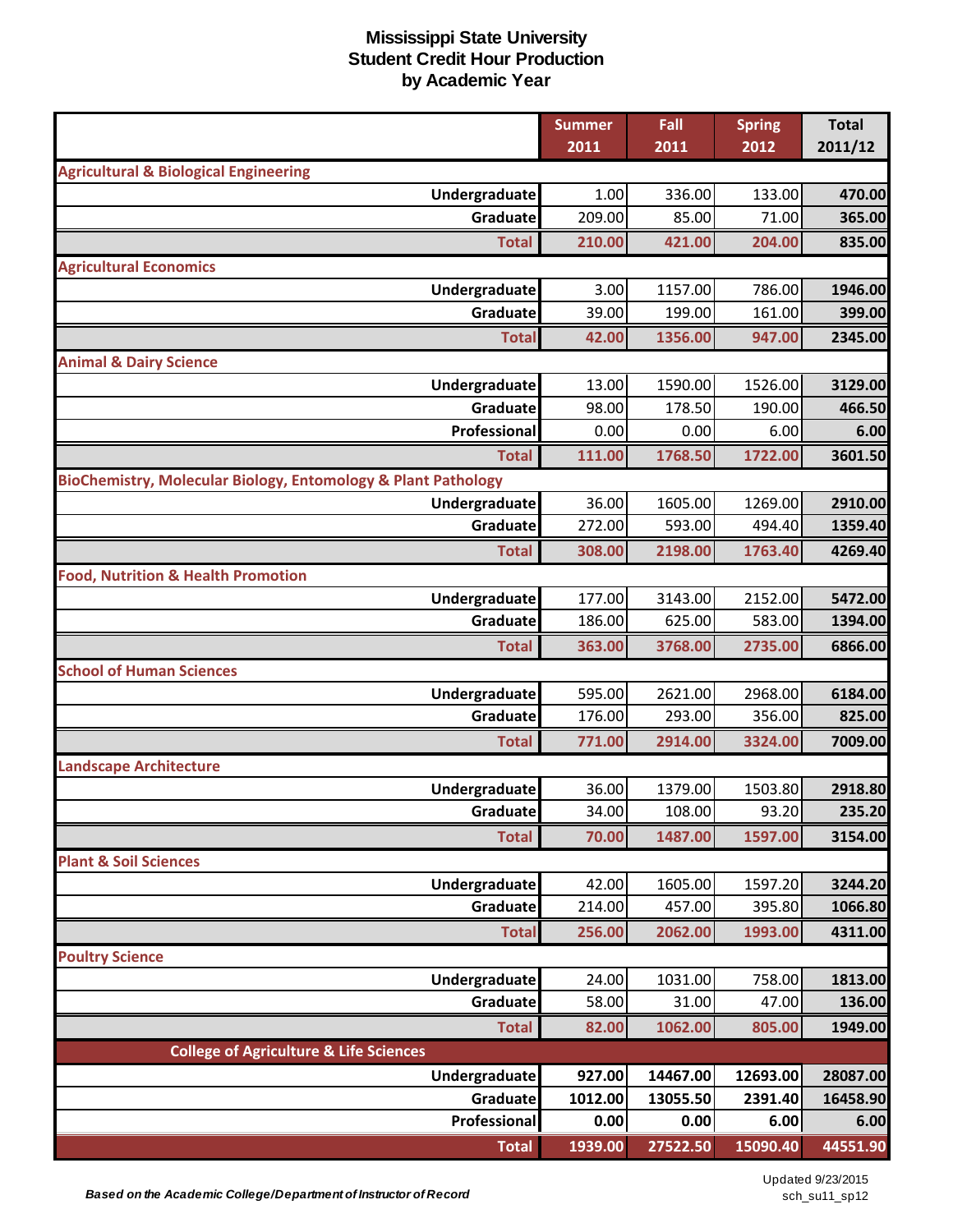|                                                  | <b>Summer</b><br>2011 | Fall<br>2011 | <b>Spring</b><br>2012 | <b>Total</b><br>2011/12 |
|--------------------------------------------------|-----------------------|--------------|-----------------------|-------------------------|
| <b>School of Architecture</b>                    |                       |              |                       |                         |
|                                                  |                       |              |                       |                         |
| Undergraduate                                    | 367.50                | 3117.00      | 2853.00               | 6337.50                 |
| Graduate                                         | 27.00                 | 19.00        | 12.00                 | 58.00                   |
| <b>Total</b>                                     | 394.50                | 3136.00      | 2865.00               | 6395.50                 |
| Art                                              |                       |              |                       |                         |
| <b>Undergraduate</b>                             | 571.50                | 4268.00      | 3959.00               | 8798.50                 |
| Graduate                                         | 3.00                  | 3.00         | 0.00                  | 6.00                    |
| <b>Total</b>                                     | 574.50                | 4271.00      | 3959.00               | 8804.50                 |
| <b>Building Construction Science</b>             |                       |              |                       |                         |
| <b>Undergraduate</b>                             | 0.00                  | 696.00       | 585.00                | 1281.00                 |
| Graduate                                         | 0.00                  | 0.00         | 42.00                 | 42.00                   |
| <b>Total</b>                                     | 0.00                  | 696.00       | 627.00                | 1323.00                 |
| <b>Interior Design</b>                           |                       |              |                       |                         |
| <b>Undergraduate</b>                             | 195.00                | 838.00       | 857.00                | 1890.00                 |
| Graduate                                         | 0.00                  | 0.00         | 0.00                  | 0.00                    |
| <b>Total</b>                                     | 195.00                | 838.00       | 857.00                | 1890.00                 |
| <b>College of Architecture, Art &amp; Design</b> |                       |              |                       |                         |
| <b>Undergraduate</b>                             | 1134.00               | 8919.00      | 8254.00               | 18307.00                |
| Graduate                                         | 30.00                 | 22.00        | 54.00                 | 106.00                  |
| <b>Total</b>                                     | 1164.00               | 8941.00      | 8308.00               | 18413.00                |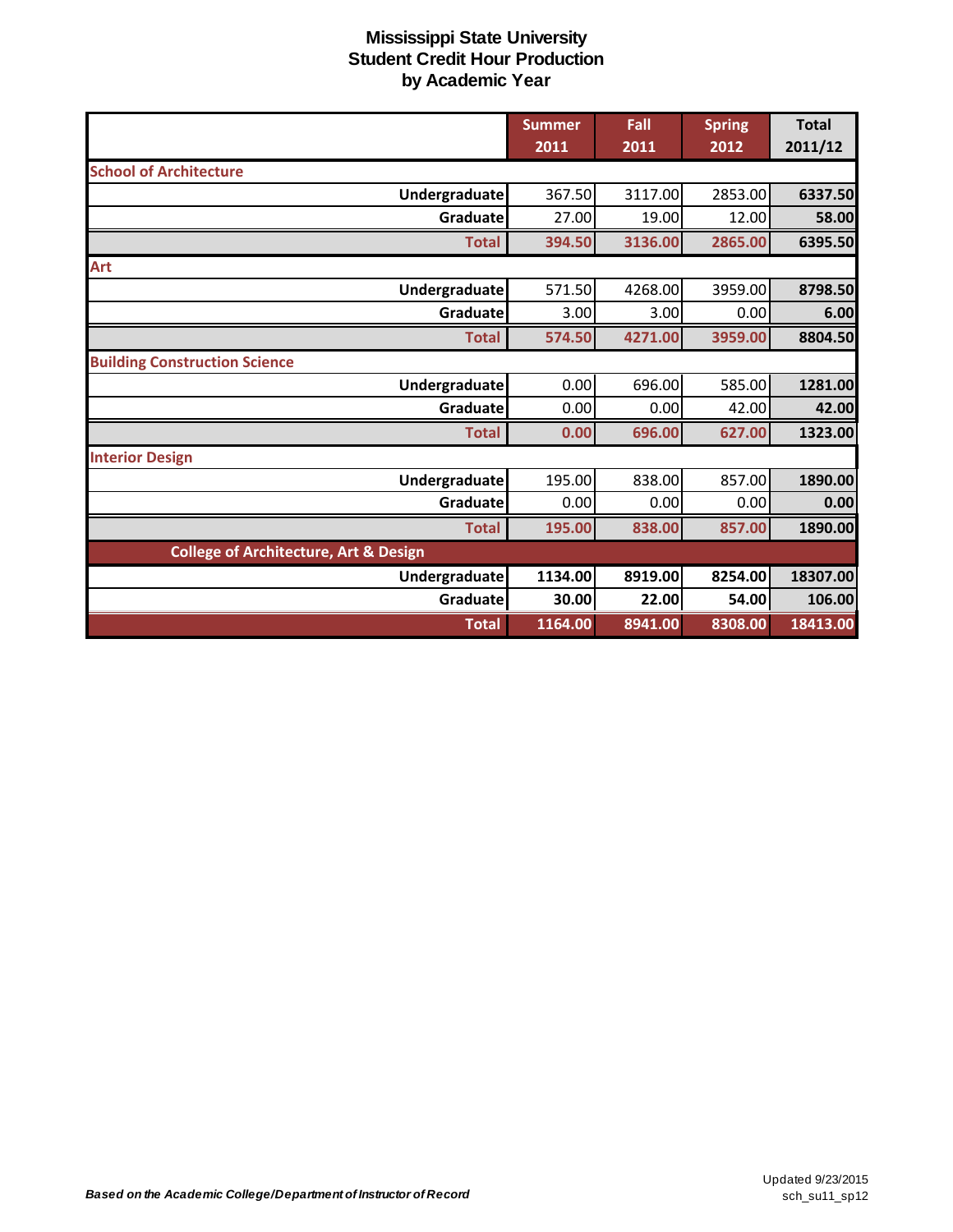|                                                           | <b>Summer</b> | Fall     | <b>Spring</b> | <b>Total</b> |
|-----------------------------------------------------------|---------------|----------|---------------|--------------|
|                                                           | 2011          | 2011     | 2012          | 2011/12      |
| <b>Aerospace Studies</b>                                  |               |          |               |              |
| Undergraduate                                             | 0.00          | 178.00   | 131.00        | 309.00       |
| Graduate                                                  | 0.00          | 0.00     | 0.00          | 0.00         |
| <b>Total</b>                                              | 0.00          | 178.00   | 131.00        | 309.00       |
| <b>Anthropology &amp; Middle Eastern Cultures</b>         |               |          |               |              |
| Undergraduate                                             | 352.00        | 2381.00  | 2016.00       | 4749.00      |
| Graduate                                                  | 14.00         | 176.00   | 147.00        | 337.00       |
| <b>Total</b>                                              | 366.00        | 2557.00  | 2163.00       | 5086.00      |
| <b>Biological Sciences</b>                                |               |          |               |              |
| Undergraduate                                             | 682.00        | 10740.00 | 12523.00      | 23945.00     |
| Graduate                                                  | 395.00        | 982.00   | 785.00        | 2162.00      |
| <b>Total</b>                                              | 1077.00       | 11722.00 | 13308.00      | 26107.00     |
| <b>Chemistry</b>                                          |               |          |               |              |
| Undergraduate                                             | 1214.00       | 8279.00  | 6889.00       | 16382.00     |
| Graduate                                                  | 268.00        | 668.00   | 609.00        | 1545.00      |
| <b>Total</b>                                              | 1482.00       | 8947.00  | 7498.00       | 17927.00     |
| <b>Classical &amp; Modern Languages &amp; Literatures</b> |               |          |               |              |
| Undergraduate                                             | 1416.00       | 5806.00  | 5147.00       | 12369.00     |
| Graduate                                                  | 3.00          | 72.00    | 105.00        | 180.00       |
| <b>Total</b>                                              | 1419.00       | 5878.00  | 5252.00       | 12549.00     |
| <b>Communication</b>                                      |               |          |               |              |
| Undergraduate                                             | 2213.00       | 8402.00  | 8556.00       | 19171.00     |
| Graduate                                                  | 76.50         | 78.00    | 84.00         | 238.50       |
| <b>Total</b>                                              | 2289.50       | 8480.00  | 8640.00       | 19409.50     |
| <b>English</b>                                            |               |          |               |              |
| Undergraduate                                             | 1253.00       | 13517.00 | 10275.00      | 25045.00     |
| Graduate                                                  | 100.00        | 356.00   | 301.00        | 757.00       |
| <b>Total</b>                                              | 1353.00       | 13873.00 | 10576.00      | 25802.00     |
| <b>Geosciences</b>                                        |               |          |               |              |
| Undergraduate                                             | 2051.00       | 8226.00  | 7746.00       | 18023.00     |
| Graduate                                                  | 1223.00       | 2243.00  | 2027.00       | 5493.00      |
| <b>Total</b>                                              | 3274.00       | 10469.00 | 9773.00       | 23516.00     |
| <b>History</b>                                            |               |          |               |              |
| Undergraduate                                             | 603.00        | 7378.00  | 5446.00       | 13427.00     |
| Graduate                                                  | 17.00         | 587.00   | 558.00        | 1162.00      |
| <b>Total</b>                                              | 620.00        | 7965.00  | 6004.00       | 14589.00     |
| <b>Shackouls Honors College</b>                           |               |          |               |              |
| Undergraduate                                             | 0.00          | 9.00     | 0.00          | 9.00         |
| Graduate                                                  | 0.00          | 0.00     | 0.00          | 0.00         |
| <b>Total</b>                                              | 0.00          | 9.00     | 0.00          | 9.00         |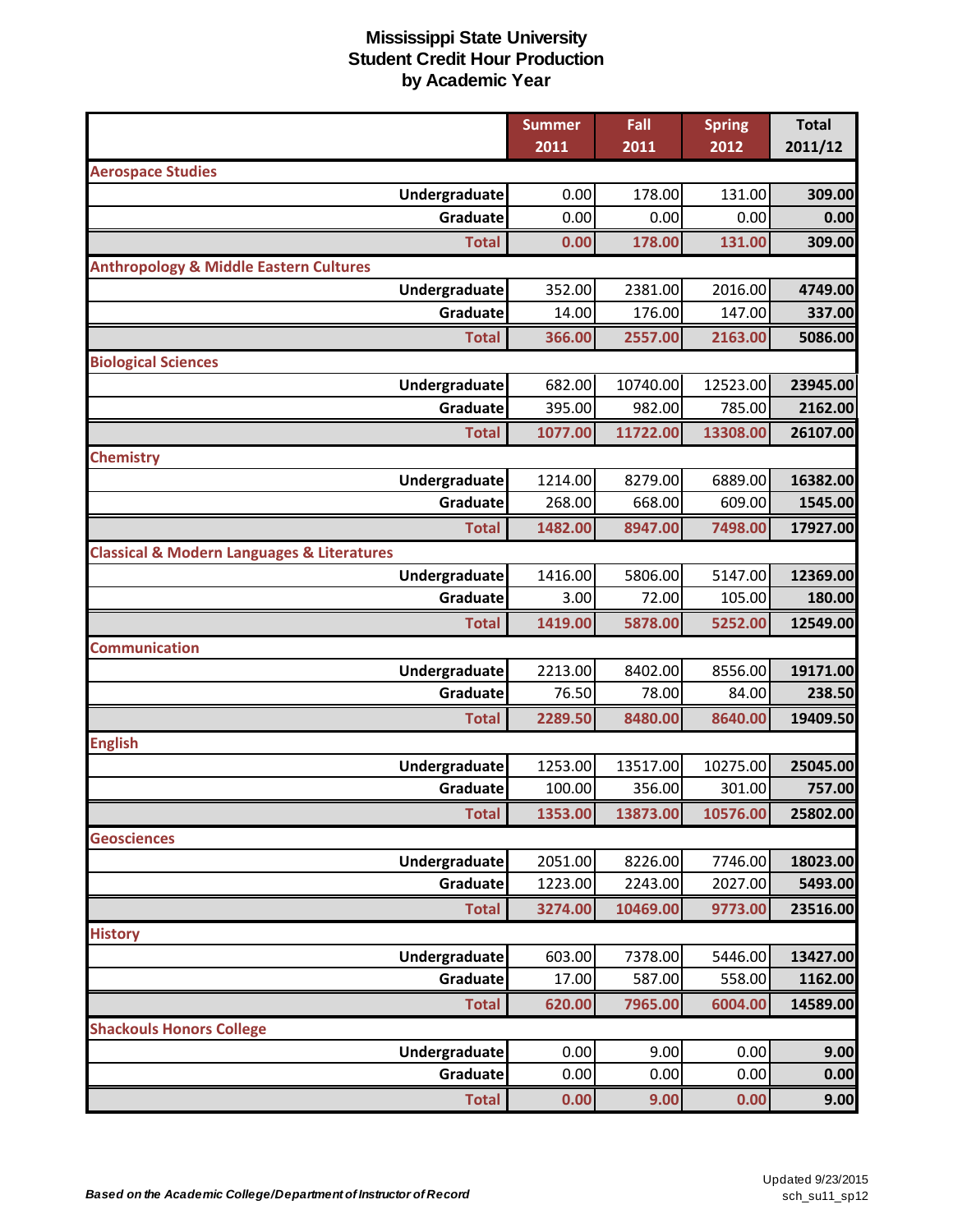|                                                      | <b>Summer</b> | Fall      | <b>Spring</b> | <b>Total</b> |
|------------------------------------------------------|---------------|-----------|---------------|--------------|
|                                                      | 2011          | 2011      | 2012          | 2011/12      |
| <b>Mathematics &amp; Statistics</b>                  |               |           |               |              |
| Undergraduate                                        | 3246.00       | 16990.50  | 13986.00      | 34222.50     |
| Graduate                                             | 169.00        | 934.00    | 887.00        | 1990.00      |
| <b>Total</b>                                         | 3415.00       | 17924.50  | 14873.00      | 36212.50     |
| <b>Military Science</b>                              |               |           |               |              |
| Undergraduate                                        | 114.00        | 322.00    | 292.00        | 728.00       |
| Graduate                                             | 0.00          | 0.00      | 0.00          | 0.00         |
| <b>Total</b>                                         | 114.00        | 322.00    | 292.00        | 728.00       |
| <b>Philosophy &amp; Religion</b>                     |               |           |               |              |
| Undergraduate                                        | 1303.00       | 4127.00   | 4837.00       | 10267.00     |
| Graduate                                             | 0.00          | 26.00     | 12.00         | 38.00        |
| <b>Total</b>                                         | 1303.00       | 4153.00   | 4849.00       | 10305.00     |
| <b>Physics &amp; Astronomy</b>                       |               |           |               |              |
| Undergraduate                                        | 999.00        | 4035.00   | 4458.00       | 9492.00      |
| Graduate                                             | 97.00         | 369.00    | 365.00        | 831.00       |
| <b>Total</b>                                         | 1096.00       | 4404.00   | 4823.00       | 10323.00     |
| <b>Political Science &amp; Public Administration</b> |               |           |               |              |
| Undergraduate                                        | 438.00        | 5189.00   | 3956.00       | 9583.00      |
| Graduate                                             | 249.50        | 737.00    | 745.00        | 1731.50      |
| <b>Total</b>                                         | 687.50        | 5926.00   | 4701.00       | 11314.50     |
| <b>Psychology</b>                                    |               |           |               |              |
| Undergraduate                                        | 1257.00       | 9074.00   | 7259.00       | 17590.00     |
| Graduate                                             | 122.00        | 537.00    | 464.00        | 1123.00      |
| <b>Total</b>                                         | 1379.00       | 9611.00   | 7723.00       | 18713.00     |
| <b>Sociology</b>                                     |               |           |               |              |
| Undergraduate                                        | 1098.00       | 8913.00   | 9291.00       | 19302.00     |
| Graduate                                             | 87.00         | 408.00    | 429.00        | 924.00       |
| <b>Total</b>                                         | 1185.00       | 9321.00   | 9720.00       | 20226.00     |
| <b>College of Arts &amp; Science</b>                 |               |           |               |              |
| <b>Undergraduate</b>                                 | 18239.00      | 113566.50 | 102808.00     | 234613.50    |
| Graduate                                             | 2821.00       | 8173.00   | 7518.00       | 18175.00     |
| <b>Total</b>                                         | 21060.00      | 121739.50 | 110326.00     | 252788.50    |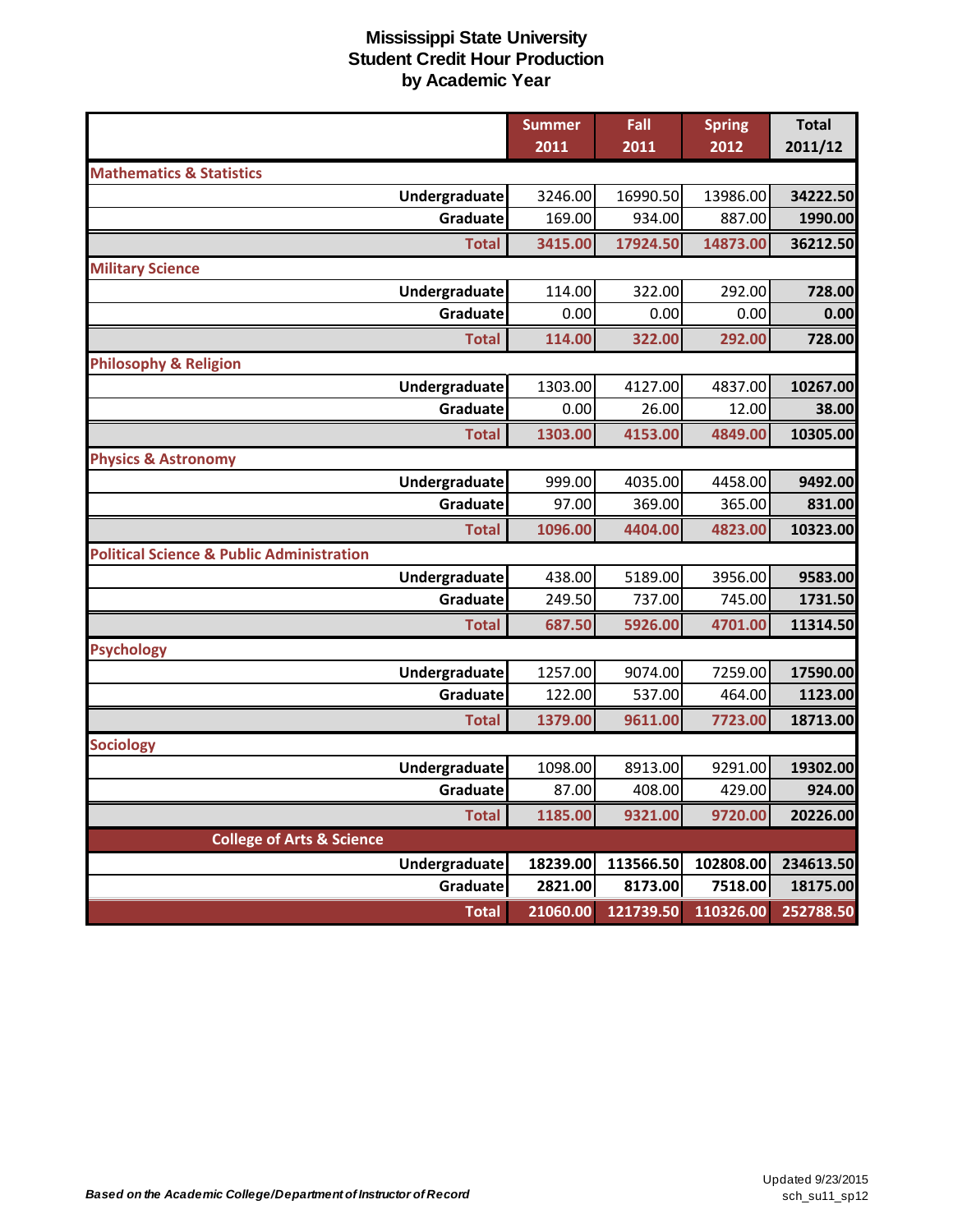|                                                            | <b>Summer</b> | Fall     | <b>Spring</b> | <b>Total</b> |
|------------------------------------------------------------|---------------|----------|---------------|--------------|
|                                                            | 2011          | 2011     | 2012          | 2011/12      |
| <b>School of Accountancy</b>                               |               |          |               |              |
| Undergraduate                                              | 1389.00       | 3868.00  | 3639.00       | 8896.00      |
| Graduate                                                   | 282.00        | 608.00   | 552.00        | 1442.00      |
| <b>Total</b>                                               | 1671.00       | 4476.00  | 4191.00       | 10338.00     |
| <b>Finance &amp; Economics</b>                             |               |          |               |              |
| Undergraduate                                              | 1442.00       | 7343.00  | 6840.00       | 15625.00     |
| Graduate                                                   | 380.00        | 628.00   | 680.00        | 1688.00      |
| <b>Total</b>                                               | 1822.00       | 7971.00  | 7520.00       | 17313.00     |
| <b>Management &amp; Information Systems</b>                |               |          |               |              |
| <b>Undergraduate</b>                                       | 1433.00       | 7507.20  | 7891.00       | 16831.20     |
| Graduate                                                   | 541.00        | 858.00   | 979.00        | 2378.00      |
| <b>Total</b>                                               | 1974.00       | 8365.20  | 8870.00       | 19209.20     |
| <b>Marketing, Quantatative Analysis &amp; Business Law</b> |               |          |               |              |
| Undergraduate                                              | 1548.00       | 6927.00  | 7243.00       | 15718.00     |
| Graduatel                                                  | 402.00        | 851.00   | 950.00        | 2203.00      |
| <b>Total</b>                                               | 1950.00       | 7778.00  | 8193.00       | 17921.00     |
| <b>College of Business</b>                                 |               |          |               |              |
| Undergraduate                                              | 5812.00       | 25645.20 | 25613.00      | 57070.20     |
| Graduate                                                   | 1605.00       | 2945.00  | 3161.00       | 7711.00      |
| <b>Total</b>                                               | 7417.00       | 28590.20 | 28774.00      | 64781.20     |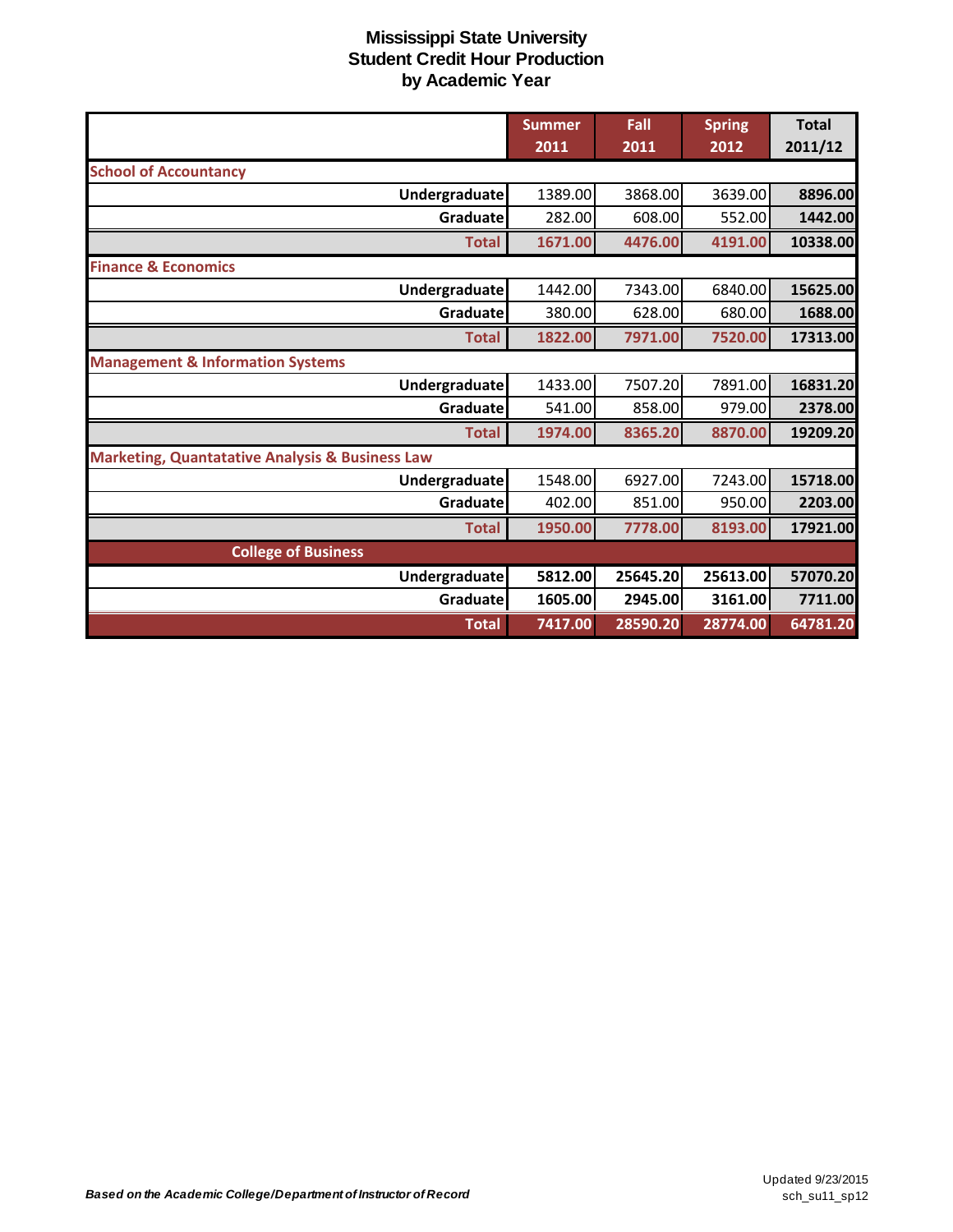|                                                          | <b>Summer</b> | Fall     | <b>Spring</b> | <b>Total</b> |
|----------------------------------------------------------|---------------|----------|---------------|--------------|
|                                                          | 2011          | 2011     | 2012          | 2011/12      |
| <b>Counseling &amp; Educational Psychology</b>           |               |          |               |              |
| Undergraduate                                            | 736.00        | 4170.00  | 3789.00       | 8695.00      |
| Graduate                                                 | 1200.00       | 2463.00  | 2346.00       | 6009.00      |
| <b>Total</b>                                             | 1936.00       | 6633.00  | 6135.00       | 14704.00     |
| <b>Curriculum, Instruction &amp; Special Education</b>   |               |          |               |              |
| Undergraduate                                            | 1409.00       | 9514.00  | 9834.00       | 20757.00     |
| Graduate                                                 | 622.00        | 835.00   | 892.00        | 2349.00      |
| <b>Total</b>                                             | 2031.00       | 10349.00 | 10726.00      | 23106.00     |
| <b>Dean of Education</b>                                 |               |          |               |              |
| Undergraduate                                            | 0.00          | 64.00    | 0.00          | 64.00        |
| Graduate                                                 | 0.00          | 0.00     | 0.00          | 0.00         |
| <b>Total</b>                                             | 0.00          | 64.00    | 0.00          | 64.00        |
| <b>Instructional Systems &amp; Workforce Development</b> |               |          |               |              |
| Undergraduate                                            | 1480.00       | 3242.00  | 2835.00       | 7557.00      |
| Graduate                                                 | 563.00        | 595.00   | 670.00        | 1828.00      |
| <b>Total</b>                                             | 2043.00       | 3837.00  | 3505.00       | 9385.00      |
| <b>Kinesology</b>                                        |               |          |               |              |
| Undergraduate                                            | 3779.00       | 9409.00  | 8501.00       | 21689.00     |
| Graduate                                                 | 445.00        | 545.00   | 460.00        | 1450.00      |
| <b>Total</b>                                             | 4224.00       | 9954.00  | 8961.00       | 23139.00     |
| <b>Leadership &amp; Foundations</b>                      |               |          |               |              |
| Undergraduate                                            | 354.00        | 1905.00  | 1471.00       | 3730.00      |
| Graduate                                                 | 689.00        | 1147.00  | 1090.00       | 2926.00      |
| <b>Total</b>                                             | 1043.00       | 3052.00  | 2561.00       | 6656.00      |
| <b>Music</b>                                             |               |          |               |              |
| Undergraduate                                            | 204.00        | 2911.00  | 2740.00       | 5855.00      |
| Graduate                                                 | 0.00          | 0.00     | 0.00          | 0.00         |
| <b>Total</b>                                             | 204.00        | 2911.00  | 2740.00       | 5855.00      |
| <b>College of Education</b>                              |               |          |               |              |
| Undergraduate                                            | 7962.00       | 31215.00 | 29170.00      | 68347.00     |
| Graduate                                                 | 3519.00       | 5585.00  | 5458.00       | 14562.00     |
| <b>Total</b>                                             | 11481.00      | 36800.00 | 34628.00      | 82909.00     |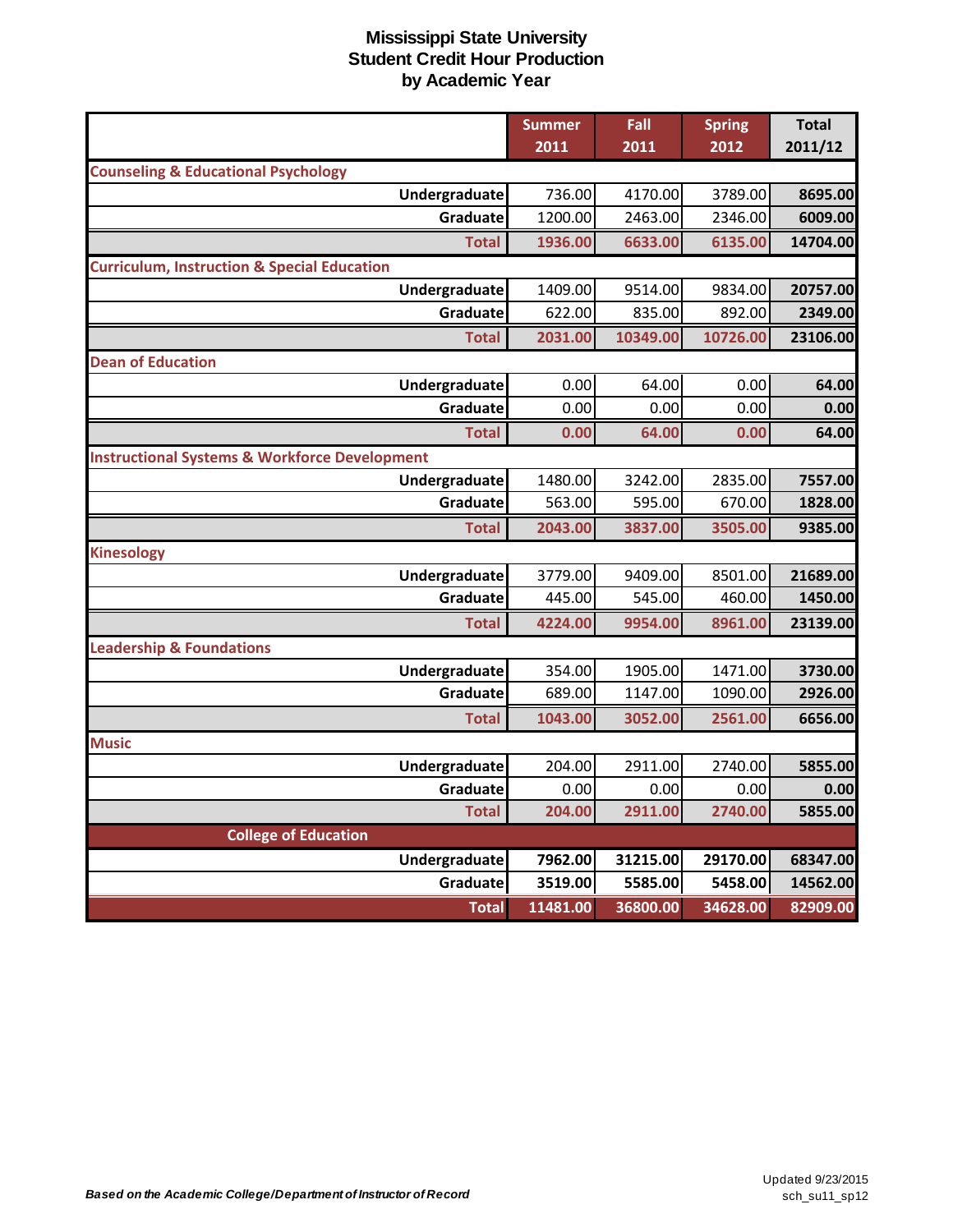|                                                  | <b>Summer</b> | Fall     | <b>Spring</b> | <b>Total</b> |
|--------------------------------------------------|---------------|----------|---------------|--------------|
|                                                  | 2011          | 2011     | 2012          | 2011/12      |
| <b>Aerospace Engineering</b>                     |               |          |               |              |
| Undergraduate                                    | 684.00        | 3216.00  | 2855.00       | 6755.00      |
| Graduate                                         | 166.00        | 395.00   | 433.00        | 994.00       |
| <b>Total</b>                                     | 850.00        | 3611.00  | 3288.00       | 7749.00      |
| <b>Agricultural &amp; Biological Engineering</b> |               |          |               |              |
| Undergraduate                                    | 0.00          | 1088.00  | 991.00        | 2079.00      |
| Graduate                                         | 0.00          | 152.00   | 191.00        | 343.00       |
| <b>Total</b>                                     | 0.00          | 1240.00  | 1182.00       | 2422.00      |
| <b>School of Chemical Engineering</b>            |               |          |               |              |
| Undergraduate                                    | 88.00         | 1360.00  | 1380.00       | 2828.00      |
| Graduate                                         | 81.00         | 97.00    | 127.00        | 305.00       |
| <b>Total</b>                                     | 169.00        | 1457.00  | 1507.00       | 3133.00      |
| <b>Civil &amp; Environmental Engineering</b>     |               |          |               |              |
| Undergraduate                                    | 0.00          | 2152.00  | 1894.00       | 4046.00      |
| Graduate                                         | 139.00        | 305.00   | 355.00        | 799.00       |
| <b>Total</b>                                     | 139.00        | 2457.00  | 2249.00       | 4845.00      |
| <b>Computer Science &amp; Engineering</b>        |               |          |               |              |
| Undergraduate                                    | 161.00        | 2747.00  | 2387.00       | 5295.00      |
| Graduate                                         | 250.00        | 916.00   | 832.50        | 1998.50      |
| <b>Total</b>                                     | 411.00        | 3663.00  | 3219.50       | 7293.50      |
| Dean of Engineering / General Engineering        |               |          |               |              |
| Undergraduate                                    | 153.00        | 0.00     | 0.00          | 153.00       |
| Graduate                                         | 0.00          | 9.00     | 0.00          | 9.00         |
| <b>Total</b>                                     | 153.00        | 9.00     | 0.00          | 162.00       |
| <b>Electrical &amp; Computer Engineering</b>     |               |          |               |              |
| Undergraduate                                    | 241.00        | 2509.00  | 2436.00       | 5186.00      |
| Graduate                                         | 175.00        | 827.00   | 837.50        | 1839.50      |
| <b>Total</b>                                     | 416.00        | 3336.00  | 3273.50       | 7025.50      |
| <b>Industrial &amp; Systems Engineering</b>      |               |          |               |              |
| Undergraduate                                    | 456.00        | 2228.80  | 2089.00       | 4773.80      |
| Graduate                                         | 253.00        | 620.00   | 536.00        | 1409.00      |
| <b>Total</b>                                     | 709.00        | 2848.80  | 2625.00       | 6182.80      |
| <b>Mechanical Engineering</b>                    |               |          |               |              |
| Undergraduate                                    | 358.00        | 2665.00  | 2170.00       | 5193.00      |
| Graduate                                         | 381.00        | 1044.00  | 1053.60       | 2478.60      |
| <b>Total</b>                                     | 739.00        | 3709.00  | 3223.60       | 7671.60      |
| <b>College of Engineering</b>                    |               |          |               |              |
| <b>Undergraduate</b>                             | 2141.00       | 17965.80 | 16202.00      | 36308.80     |
| Graduate                                         | 1445.00       | 4365.00  | 4365.60       | 10175.60     |
| <b>Total</b>                                     | 3586.00       | 22330.80 | 20567.60      | 46484.40     |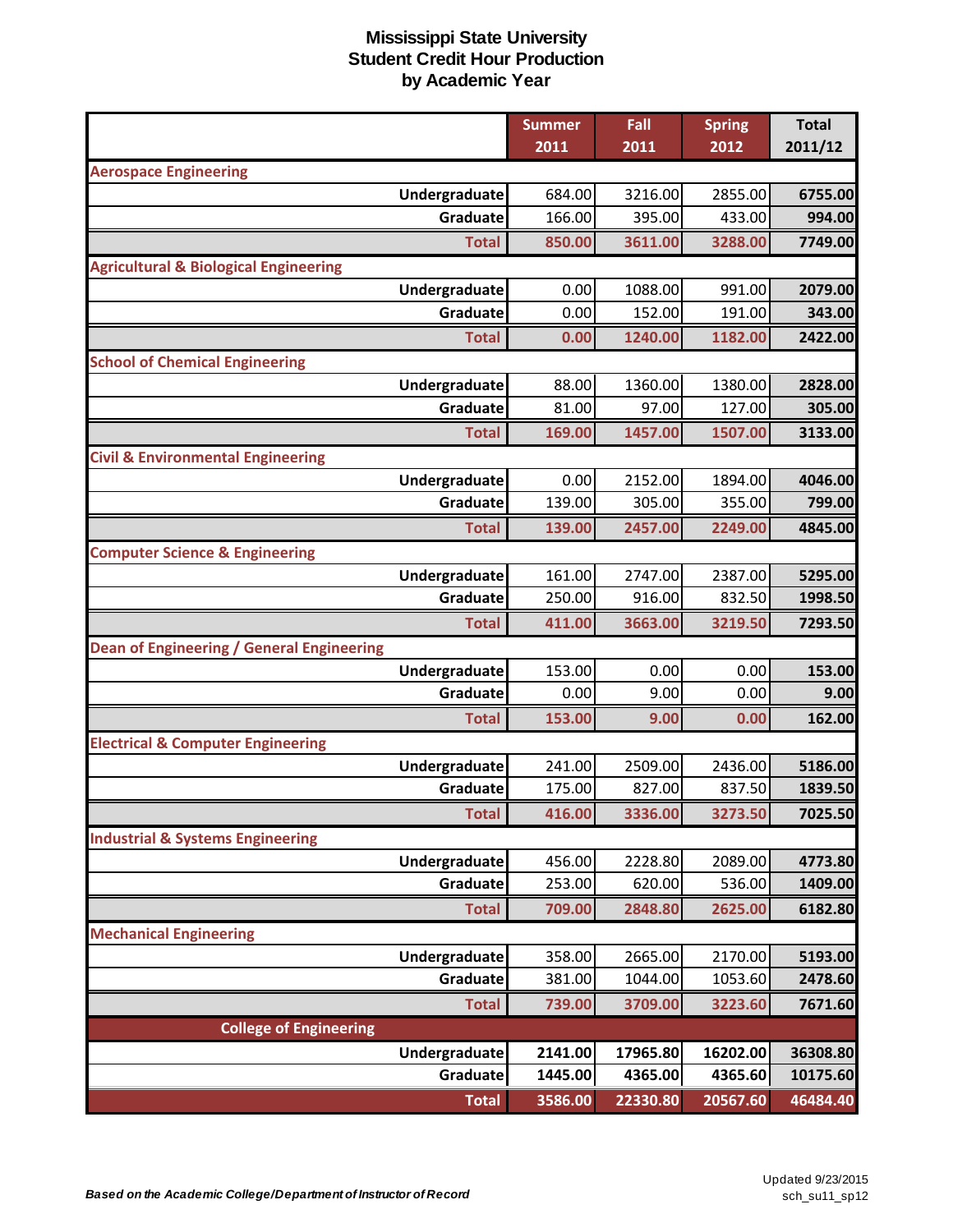|                                              | <b>Summer</b> | Fall    | <b>Spring</b> | <b>Total</b> |
|----------------------------------------------|---------------|---------|---------------|--------------|
|                                              | 2011          | 2011    | 2012          | 2011/12      |
| <b>Forest Products</b>                       |               |         |               |              |
| Undergraduate                                | 0.00          | 69.00   | 18.00         | 87.00        |
| Graduate                                     | 130.00        | 236.00  | 201.00        | 567.00       |
| <b>Total</b>                                 | 130.00        | 305.00  | 219.00        | 654.00       |
| <b>Forestry</b>                              |               |         |               |              |
| Undergraduate                                | 236.00        | 763.00  | 909.00        | 1908.00      |
| Graduate                                     | 138.00        | 357.50  | 391.00        | 886.50       |
| <b>Total</b>                                 | 374.00        | 1120.50 | 1300.00       | 2794.50      |
| <b>Wildlife, Fisheries &amp; Aquaculture</b> |               |         |               |              |
| <b>Undergraduate</b>                         | 31.00         | 1247.00 | 650.00        | 1928.00      |
| Graduate                                     | 315.00        | 680.00  | 655.00        | 1650.00      |
| <b>Total</b>                                 | 346.00        | 1927.00 | 1305.00       | 3578.00      |
| <b>College of Forest Resources</b>           |               |         |               |              |
| Undergraduate                                | 267.00        | 2079.00 | 1577.00       | 1928.00      |
| Graduate                                     | 583.00        | 1273.50 | 1247.00       | 1650.00      |
| <b>Total</b>                                 | 850.00        | 3352.50 | 2824.00       | 3578.00      |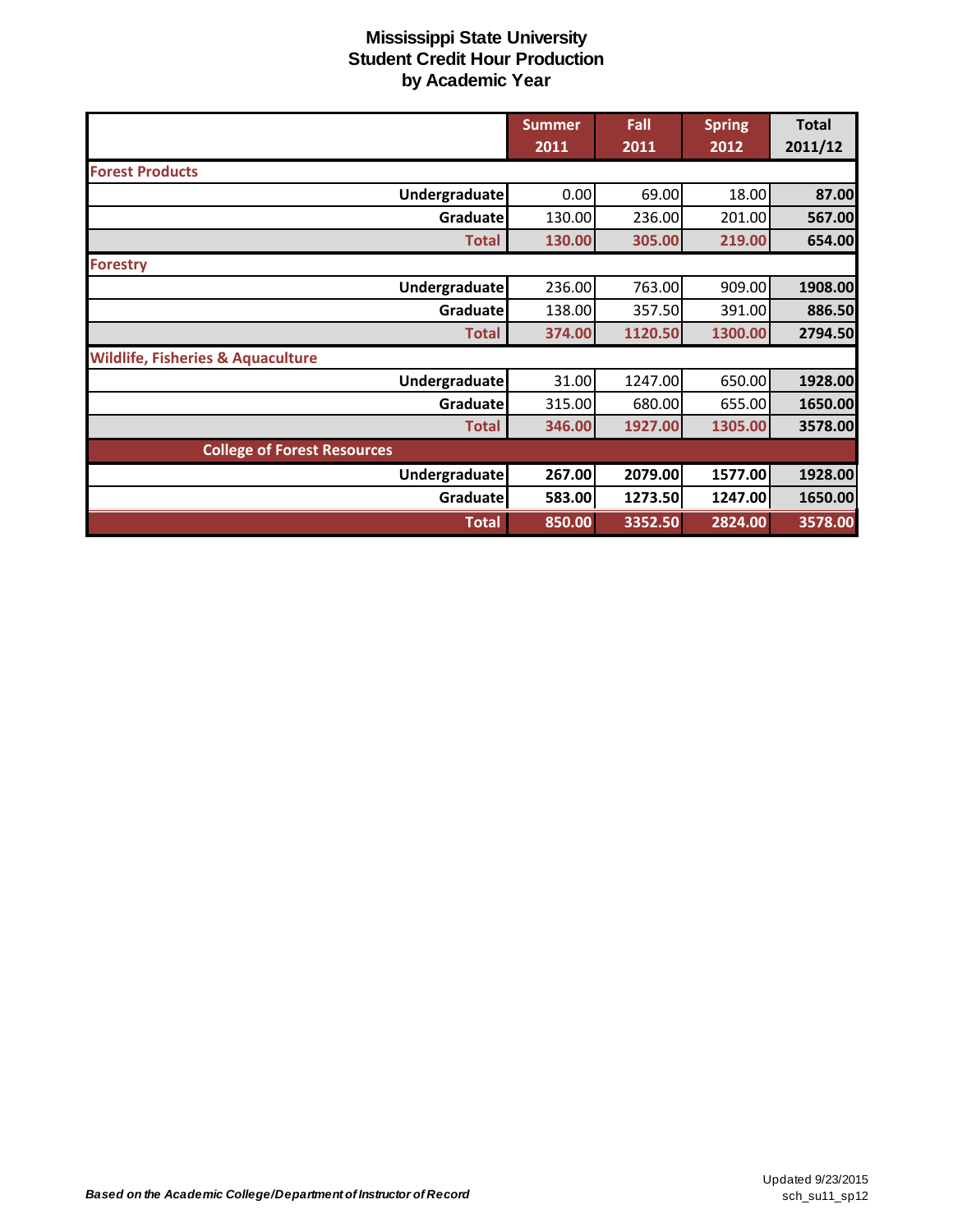|                                       | <b>Summer</b> | Fall    | <b>Spring</b> | <b>Total</b> |
|---------------------------------------|---------------|---------|---------------|--------------|
|                                       | 2011          | 2011    | 2012          | 2011/12      |
| <b>Veterinary Medical Tech</b>        |               |         |               |              |
| Undergraduate                         | 0.00          | 0.00    | 70.00         | 70.00        |
| Graduate                              | 0.00          | 0.00    | 0.001         | 0.00         |
| <b>Total</b>                          | 0.00          | 0.00    | 70.00         | 70.00        |
| <b>Veterinary Medicine</b>            |               |         |               |              |
| <b>Undergraduate</b>                  | 0.00          | 585.00  | 865.00        | 1450.00      |
| Graduate                              | 355.00        | 542.00  | 528.00        | 1425.00      |
| Professional                          | 2449.00       | 6501.00 | 5788.00       | 14738.00     |
| <b>Total</b>                          | 2804.00       | 7628.00 | 7181.00       | 17613.00     |
| <b>College of Veterinary Medicine</b> |               |         |               |              |
| <b>Undergraduate</b>                  | 0.00          | 585.00  | 935.00        | 1520.00      |
| Graduate                              | 355.00        | 542.00  | 528.00        | 1425.00      |
| Professional                          | 2449.00       | 6501.00 | 5788.00       | 14738.00     |
| <b>Total</b>                          | 2804.00       | 7628.00 | 7251.00       | 17683.00     |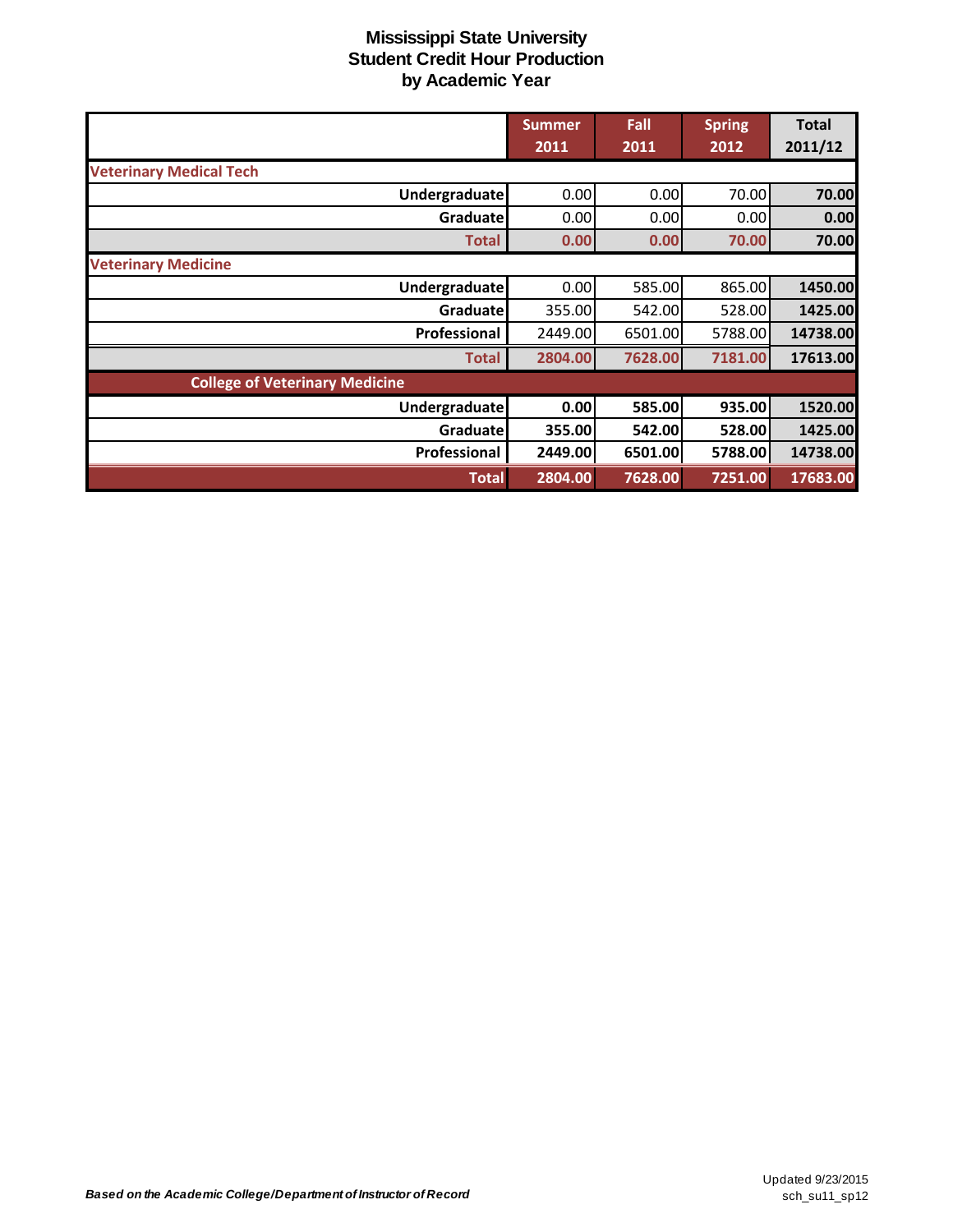|                                    | <b>Summer</b> | Fall   | <b>Spring</b> | <b>Total</b> |
|------------------------------------|---------------|--------|---------------|--------------|
|                                    | 2011          | 2011   | 2012          | 2011/12      |
| <b>Cooperative Education</b>       |               |        |               |              |
| <b>Undergraduate</b>               | 846.00        | 0.00   | 0.00          | 846.00       |
| Graduate                           | 9.00          | 0.00   | 0.00          | 9.00         |
| <b>Total</b>                       | 855.00        | 0.00   | 0.00          | 855.00       |
| <b>Provost Office</b>              |               |        |               |              |
| <b>Undergraduate</b>               | 255.00        | 793.50 | 312.00        | 1360.50      |
| Graduatel                          | 30.00         | 0.00   | 0.00          | 30.00        |
| <b>Total</b>                       | 285.00        | 793.50 | 312.00        | 1390.50      |
| <b>College of Academic Affairs</b> |               |        |               |              |
| Undergraduate                      | 1101.00       | 793.50 | 312.00        | 2206.50      |
| Graduate                           | 39.00         | 0.00   | 0.00          | 39.00        |
| <b>Total</b>                       | 1140.00       | 793.50 | 312.00        | 2245.50      |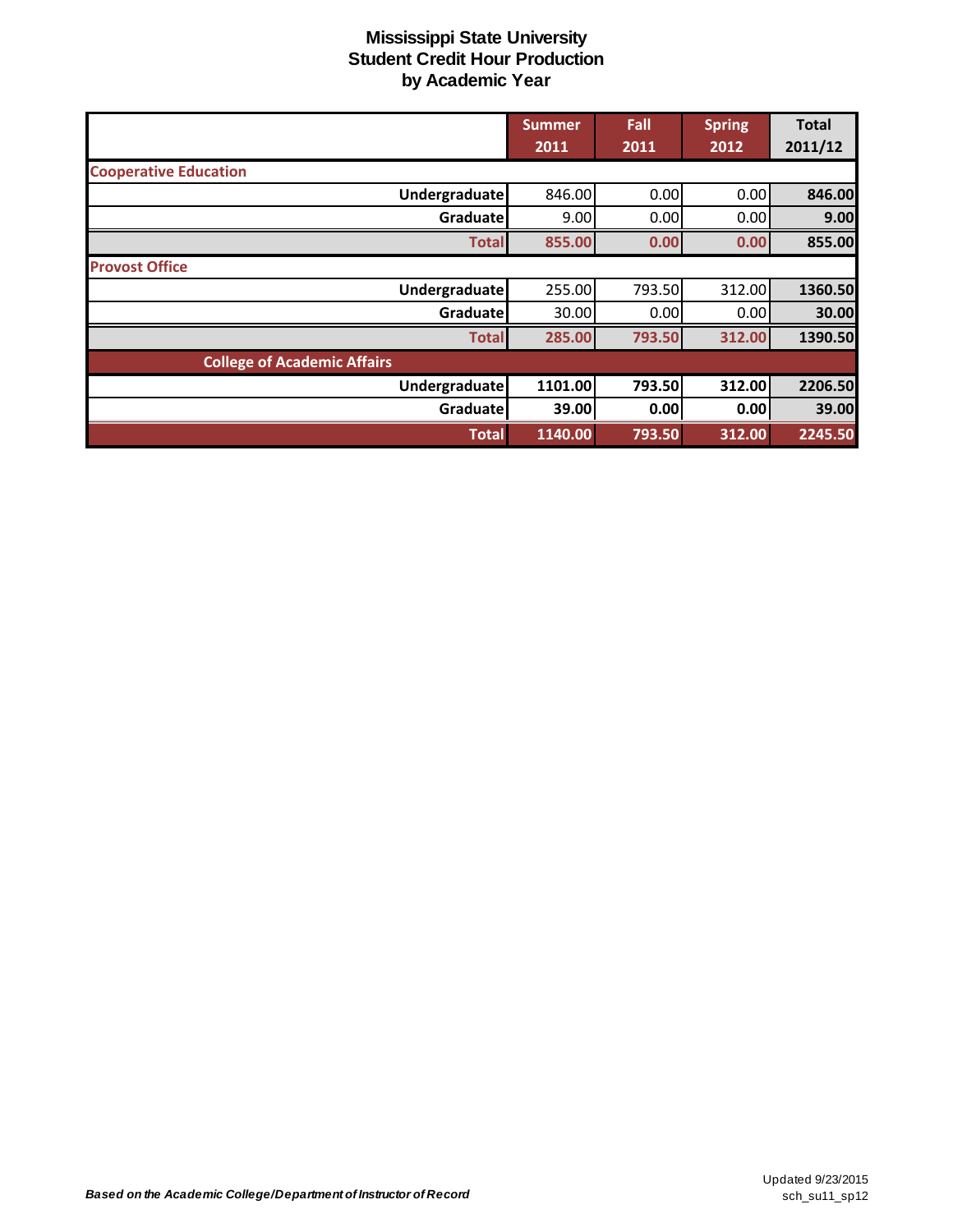|                          | <b>Summer</b> | Fall      | <b>Spring</b> | <b>Total</b> |
|--------------------------|---------------|-----------|---------------|--------------|
|                          | 2011          | 2011      | 2012          | 2011/12      |
| <b>Total Main Campus</b> |               |           |               |              |
| <b>Undergraduate</b>     | 37902.00      | 209603.00 | 191846.00     | 439351.00    |
| Graduate                 | 12130.00      | 24474.00  | 23804.00      | 60408.00     |
| Professional             | 2449.00       | 6501.00   | 5794.00       | 14744.00     |
| <b>Total</b>             | 52481.00      | 240578.00 | 221444.00     | 514503.00    |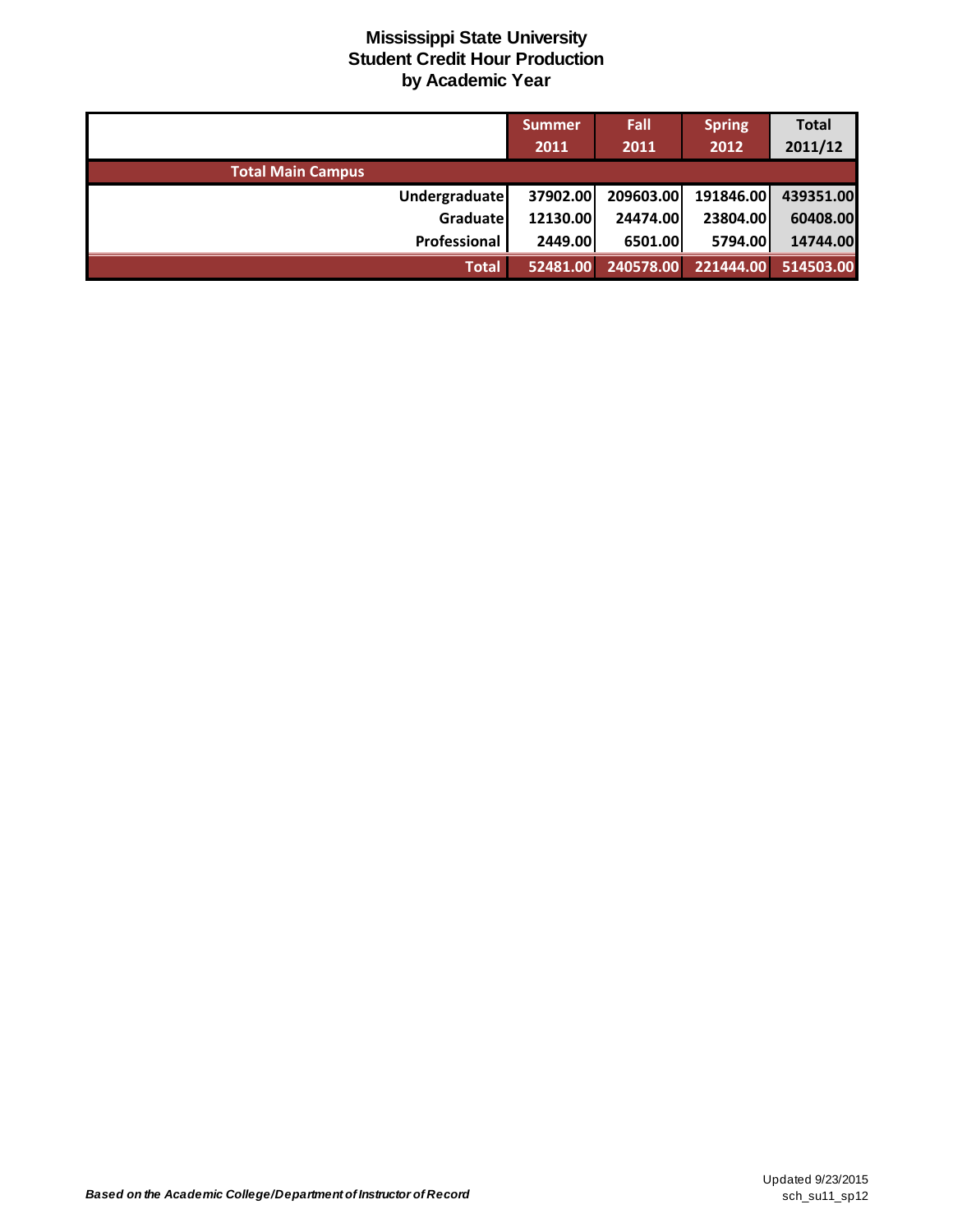|                              | <b>Summer</b><br>2011 | Fall<br>2011 | <b>Spring</b><br>2012 | <b>Total</b><br>2011/12 |
|------------------------------|-----------------------|--------------|-----------------------|-------------------------|
| <b>Total Meridian Campus</b> |                       |              |                       |                         |
| <b>Undergraduate</b>         | 1526.00               | 5633.00      | 5718.00               | 12877.00                |
| Graduate                     | 948.00                | 1001.00      | 919.00                | 2868.00                 |
| Total                        | 2474.00               | 6634.00      | 6637.00               | 15745.00                |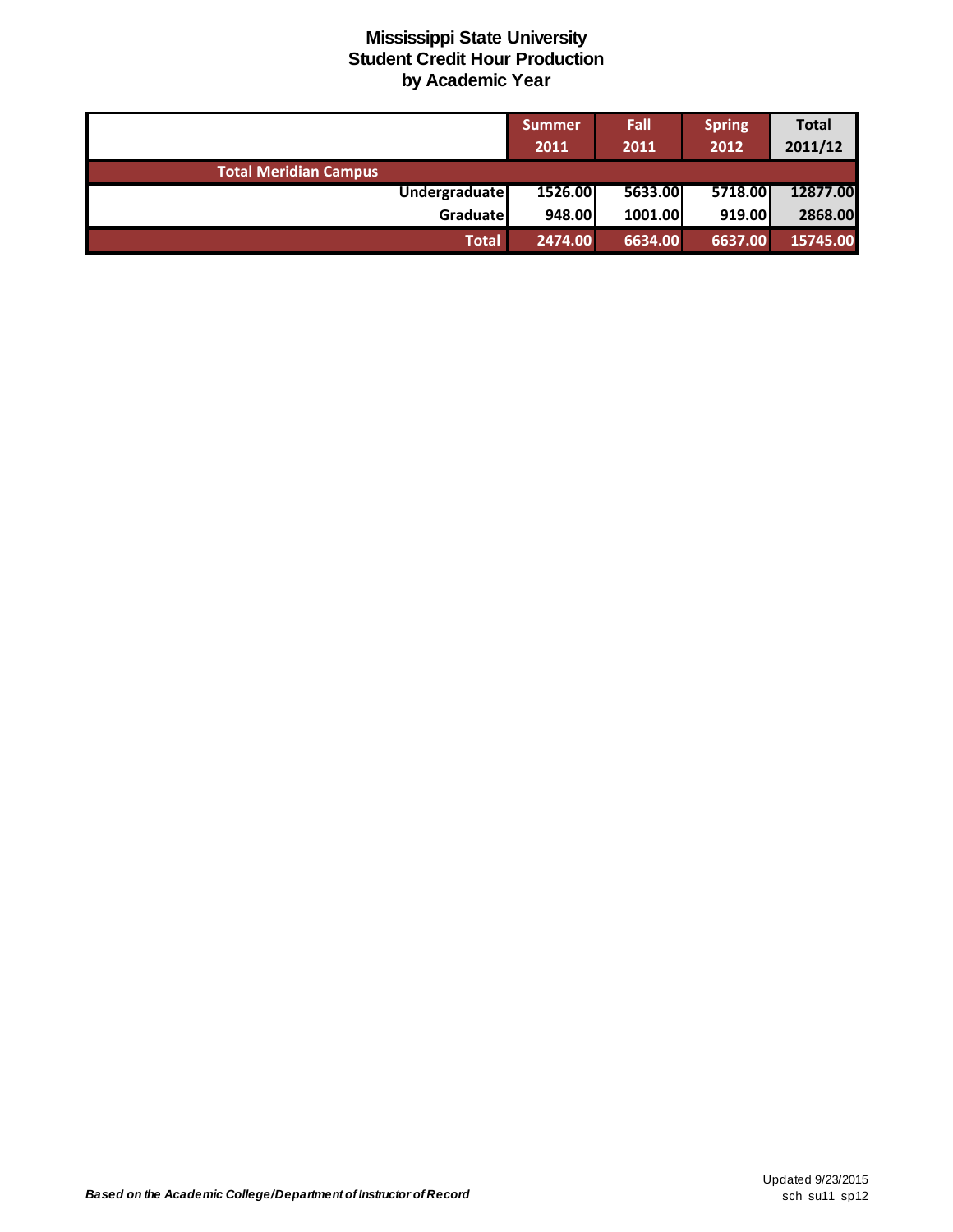|                         | Summer   | Fall      | <b>Spring</b> | <b>Total</b> |
|-------------------------|----------|-----------|---------------|--------------|
|                         | 2011     | 2011      | 2012          | 2011/12      |
| <b>Total University</b> |          |           |               |              |
| <b>Undergraduate</b>    | 39428.00 | 215236.00 | 197564.00     | 452228.00    |
| Graduate                | 13078.00 | 25475.00  | 24723.00      | 63276.00     |
| Professional            | 2449.00  | 6501.00   | 5794.00       | 14744.00     |
| <b>Total</b>            | 54955.00 | 247212.00 | 228081.00     | 530248.00    |